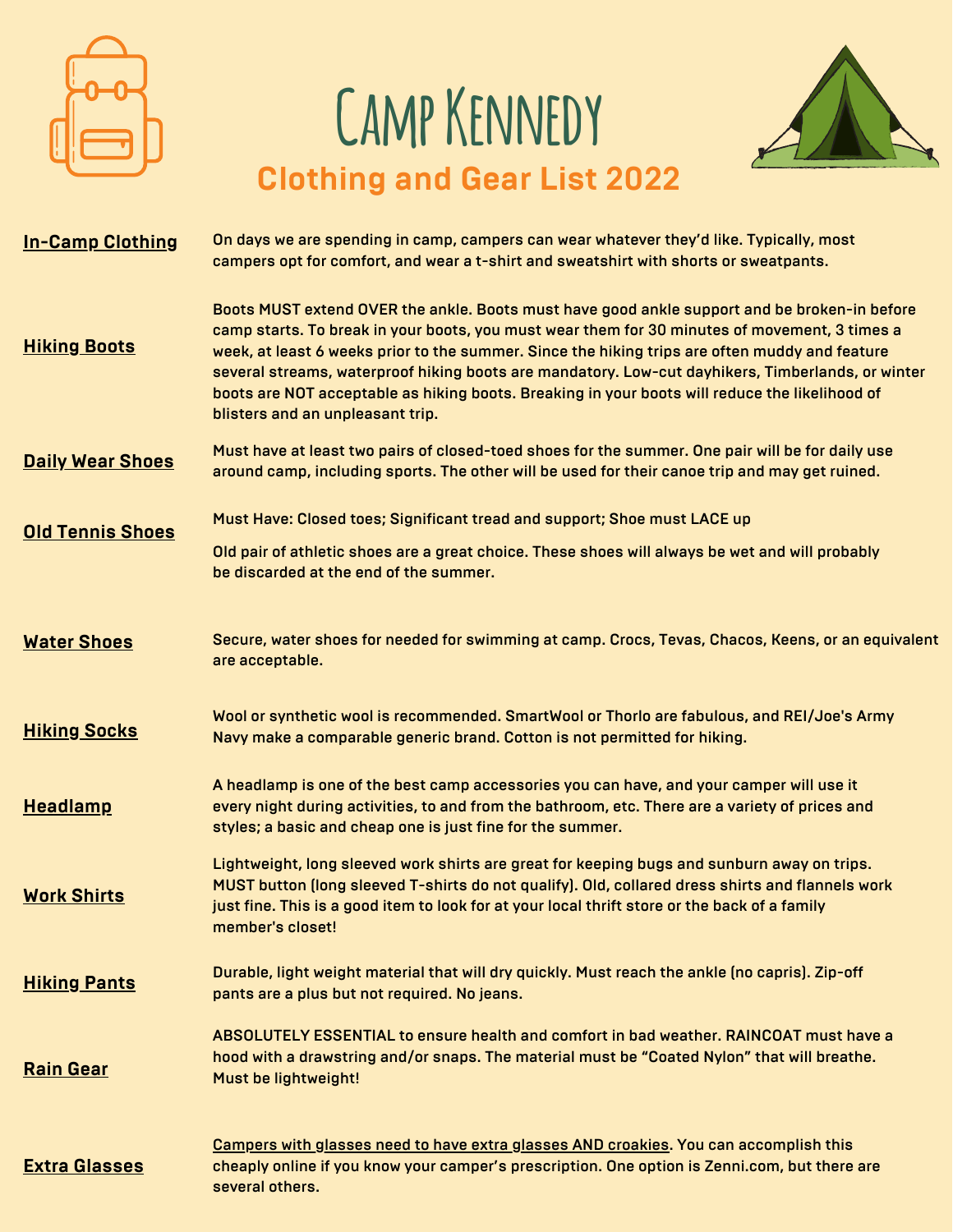| <b>Shabbat Clothes</b>                  | At the outposts, you can dress how you'd like! No special clothes are needed for Shabbat.                                                                                                                                                                                                                                                                                                                                                                                                                                                                                  |
|-----------------------------------------|----------------------------------------------------------------------------------------------------------------------------------------------------------------------------------------------------------------------------------------------------------------------------------------------------------------------------------------------------------------------------------------------------------------------------------------------------------------------------------------------------------------------------------------------------------------------------|
| <b>Fleece Jacket</b>                    | Fleece will help keep campers warm, even when wet, and is essential to their safety and<br>comfort in the backcountry. A hooded or crew-neck fleece (polyester, polypropylene, etc)<br>pullover or jacket is a required item on all backcountry trips. A cotton sweatshirt does NOT<br><b>WORK!</b>                                                                                                                                                                                                                                                                        |
| <b>Thermal Underwear</b>                | ABSOLUTELY NO COTTON. Long sleeve and long pants are required. Wool or synthetic<br>material only. Ask at any camping store.                                                                                                                                                                                                                                                                                                                                                                                                                                               |
| <b>Sleeping Pad</b>                     | A simple foam pad is sufficient. RidgeRest makes basic pads that are very comfortable.<br>No inflatable pads.                                                                                                                                                                                                                                                                                                                                                                                                                                                              |
| <b>Sleeping Bag</b>                     | If you are purchasing a new bag, keep this in mind:<br>- Bags should have a 20°F temperature rating or lower.<br>- The bag should be filled with synthetic material such as Holofill, Polar Guard, Qualofill, Polyfill, etc.<br>- Cotton and Goose down bags become heavy and lose their insulation properties when wet. DO NOT<br>buy this type of bag. They are also very difficult to wash!<br>- A nylon stuff sack with a drawstring and tightening straps is required. Most sleeping bags come with<br>an appropriate stuff sack. In general, the smaller the better. |
| <b>Nylon Stuff Sack(s)</b>              | Separate from the one used to pack sleeping bag. These will be used to pack for trips.<br>Medium sized sacks with drawstrings make for an easier time fitting lots of things into<br>hiking packs.                                                                                                                                                                                                                                                                                                                                                                         |
| <b>Utility Straps</b>                   | Used for strapping things to other things and have 1,001 uses in camp and the backcountry.<br>Straps that are 48"-60" x 1/2" are recommended.                                                                                                                                                                                                                                                                                                                                                                                                                              |
| <b>Duffel Bag</b>                       | Space is limited at camp and in our vehicles, so each camper is limited to one duffel. Sleeping<br>bags, sleeping pads, hiking boots, and pillows DO NOT have to fit in the duffel.                                                                                                                                                                                                                                                                                                                                                                                        |
| <b>Water Bottles</b>                    | At least three 32oz. (1 liter) bottles are required. Nalgene brand is strongly recommended.<br>Please make sure to have at least two without a straw, as water bottles with straws and<br>Camelbacks are not permitted on trips (but are fine for at-camp use).                                                                                                                                                                                                                                                                                                            |
| <b>Bug Repellent/Head</b><br><b>Net</b> | NO SPRAY CANS ALLOWED. A medium concentration of DEET is needed: 30% is fine.<br>Controlled Release DEET by Sawyer Products or Picaridin are recommended. These can be<br>purchased anywhere that sells outdoor products. Head nets and raingear also help immensely<br>to ward off bugs.                                                                                                                                                                                                                                                                                  |
| <b>Biodegradable</b>                    | As we seek to regulate camp's environmental impact, we require that our campers bring<br>Shampoo/Conditioner biodegradable shower products. Many major brands are already biodegradable! You do not need<br>the classic Campsuds or Bronners, but please read the labels on shower products you bring. All-<br>natural or organic does not mean the same thing as biodegradable!                                                                                                                                                                                           |
|                                         | <b>PLEASE IDENTIFY ALL PERSONAL ITEMS AND EQUIPMENT</b>                                                                                                                                                                                                                                                                                                                                                                                                                                                                                                                    |

Please do not bring watches, clocks, MP3 players, cell phones, iPods, iPads, GameBoys, electronic games, makeup, jewelry, blow dryers, mirrors, etc. Our policies will be discussed during the camper meetings.